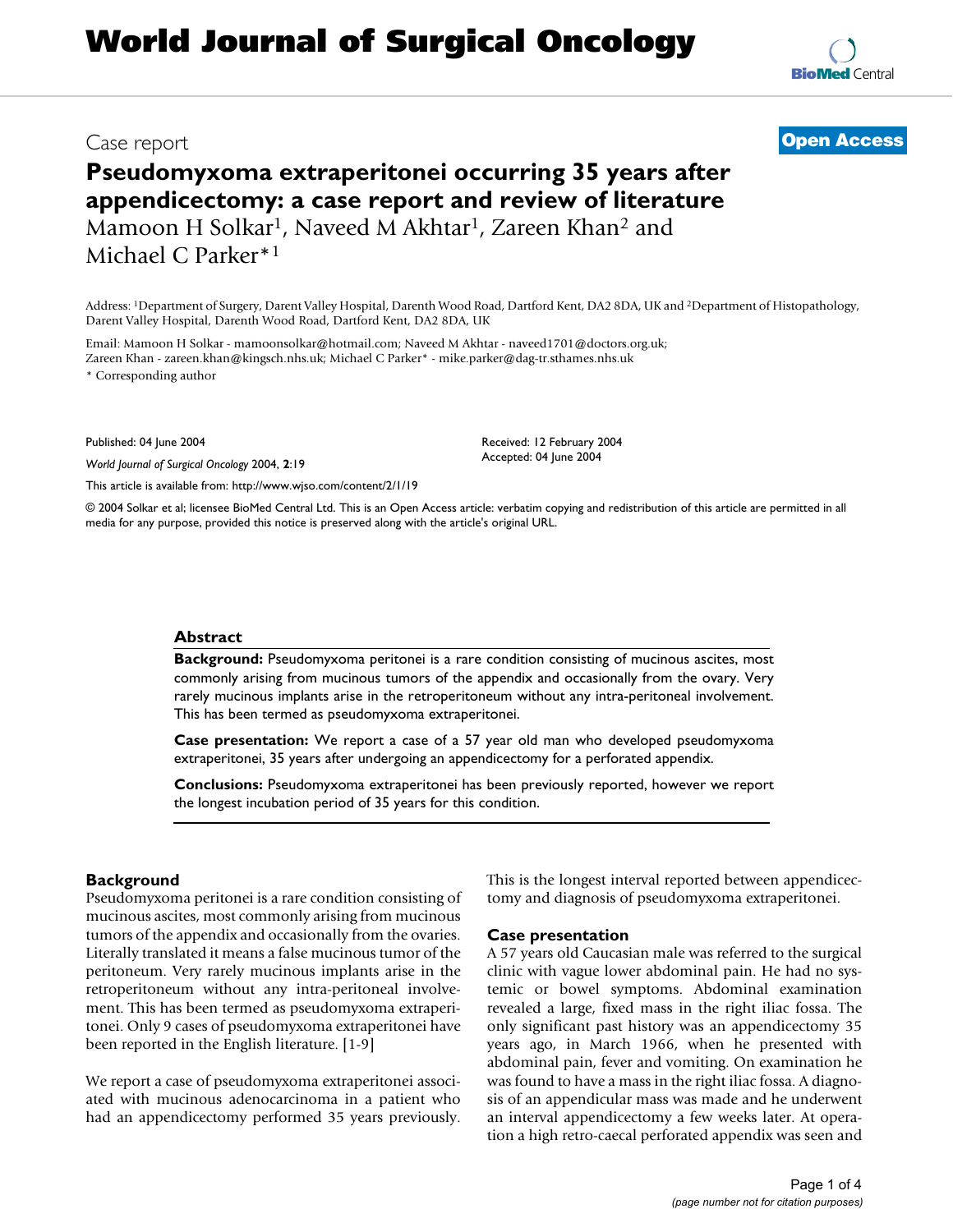

Figure 1 Computed tomographic scan of the abdomen showing the mass to be closely related to the right psoas muscle and displacing the colon anteriorly.



**Figure 2** Photomicrograph showing pools of mucin lined by malignant glandular epithelium. (Hematoxylin & Eosin, ×10).

the operation to remove the appendix was "difficult" necessitating an extension of the 'grid-iron' incision and insertion of a drain. Postoperatively he developed cellulites and a cutaneous fistula, which subsequently closed. He had remained well and symptom free thereafter until the current presentation. In spite of an extensive search for his past records the histology of the appendix was unavailable.

At present his routine hematological and biochemical tests were within normal limits. A computed tomographic (CT) scan of the chest and abdomen showed a welldefined mass with low attenuation measuring  $11 \times 6$  cm on the right side of the abdomen, extending from the level of the renal hilum to the anterior superior iliac spine. It was closely related to, and distorting, the right psoas muscle. The mass had displaced the ascending colon anteriorly (Figure 1). A CT guided aspiration of the mass yielded mucin and degenerate cellular debris.

At exploratory laparotomy, an encapsulated large mass extending from the right 12th rib to the right lateral pelvic wall was excised intact. It was free from all surrounding structures, including pancreas, kidneys and bowel. The mass was attached to a 2 cm area on the anterior aspect of the quadratus lumborum muscle.

On gross examination the specimen consisted of a partly solid and partly cystic mass measuring  $17 \times 11 \times 6$  cm. The cut surface showed myxoid change with areas of necrosis, hemorrhage and calcification. On microscopic examination there was extensive infiltration of the skeletal muscle and fatty tissue by a mucinous adenocarcinoma. Pools of mucin were seen lined by malignant epithelium (Figure 2). There were areas of inflammation; fibrosis, calcification and cholesterol cleft formation.

The patient was treated with adjuvant radiotherapy (40 Gy in 20 fractions) and chemotherapy (weekly injections of 5-fluorouracil and folinic acid given for 30 weeks) making an uneventful recovery. At follow-up three years later there was no sign of recurrence.

### **Discussion**

This unusual case of pseudomyxoma extraperitonei is the tenth reported in the English literature. In this case, a large mucinous adenocarcinoma was attached to a tiny area of the quadratus lumborum muscle, without any involvement of neighboring structures.

Werth [10] in 1884 first described pseudomyxoma peritonei as characterized by the presence of mucinous and gelatinous material in the peritoneal cavity. Earlier hypothesis of the etiology included an inflammatory response with peritoneal metaplasia [11] and active secretions by peritoneal metastases [2,12,13]. Some authors use the term pseudomyxoma peritonei only when mucinous ascites is caused by benign peritoneal deposits and metastatic mucinous adenocarcinoma, when malignant cells are identified in the mucinous material [7,10]. Others however, consider all pseudomyxoma peritonei to be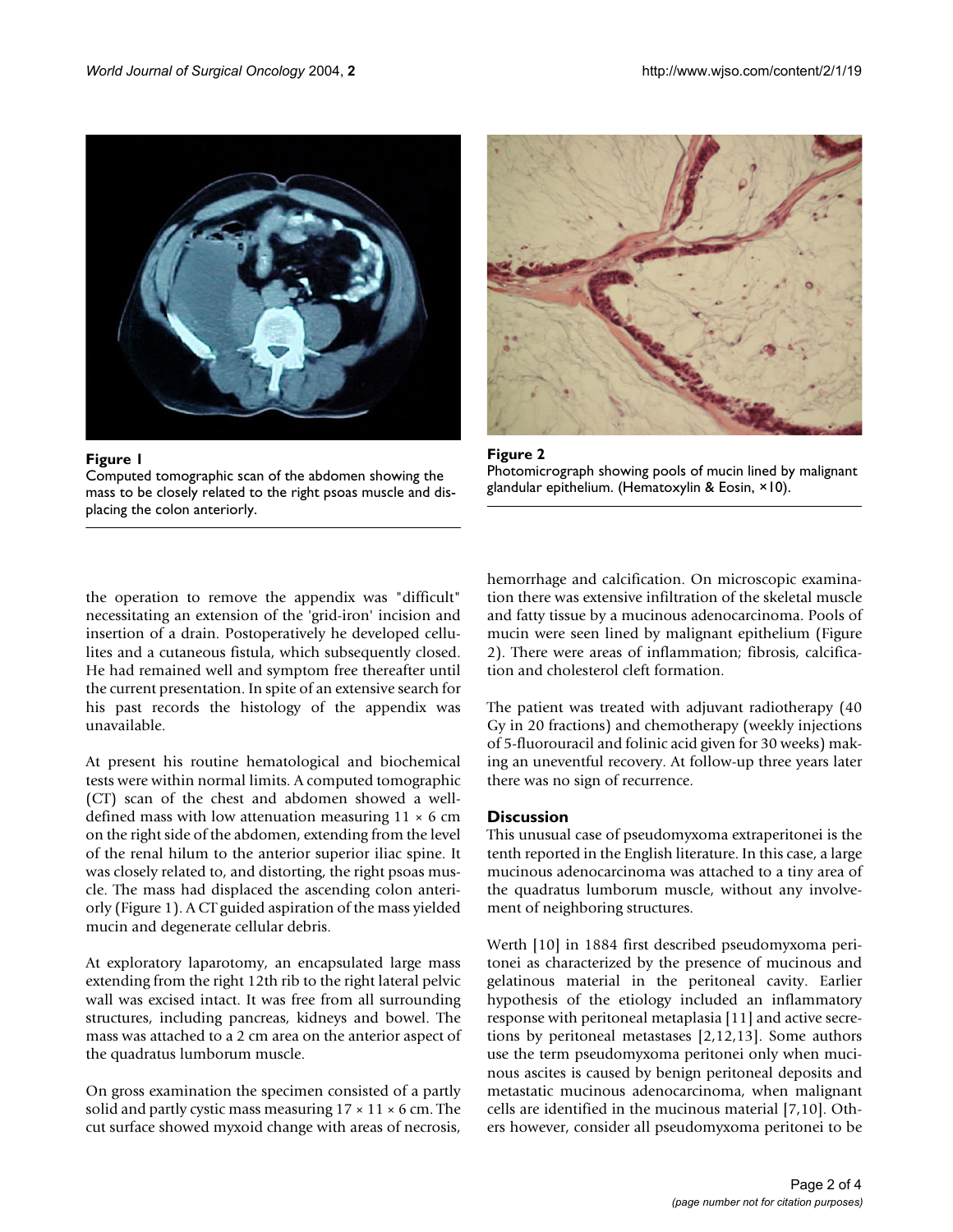| Author       | Age / Sex | <b>Clinical</b><br><b>Presentation</b> | <b>Treatment</b>                                                                                                                                                   | <b>Outcome</b>                                                | <b>Perforated</b><br><b>Appendix?</b> | <b>Histology</b>           |
|--------------|-----------|----------------------------------------|--------------------------------------------------------------------------------------------------------------------------------------------------------------------|---------------------------------------------------------------|---------------------------------------|----------------------------|
| Brady [1]    | 67 M      | abdominal pain<br>and mass             | - debulking of tumor<br>- further debulking 2 years later with<br>chemotherapy<br>- additional debulking 3 years later                                             | recurrence after 3<br>years                                   | yes                                   | mucinous<br>mucocele       |
| Edrees [2]   | 53 F      | abdominal mass                         | right hemicolectomy & debulking of<br>tumor with chemotherapy                                                                                                      | alive and well at I<br>year                                   | yes                                   | mucinous<br>adenocarcinoma |
| Bonann [3]   | 37 M      | tender abdominal<br>mass               | evacuation of cyst in 2 stage procedure                                                                                                                            | not available                                                 | yes                                   | mucocoele of<br>appendix   |
| Moran [4]    | 57 M      | tender abdominal<br>mass               | - extraperitoneal drainage of cyst<br>- drained again 3 weeks later with<br>appendicectomy<br>- further drainage 5 years later with<br>radiotherapy & chemotherapy | alive and well 10<br>years later                              | yes                                   | mucocoele of<br>appendix   |
| Mor [5]      | 65 M      | abdominal mass                         | excision of mass with intraperitoneal<br>spillage of mucus                                                                                                         | not available                                                 | yes                                   | cyst-<br>adenocarcinoma    |
| Early [6]    | 57 M      | abdominal mass                         | debulking of tumor                                                                                                                                                 | alive and well 2 years<br>later                               | yes                                   | mucocoele of<br>appendix   |
| Koizumi [7]  | 46 M      | abdominal mass                         | - right hemicolectomy<br>- chemotherapy                                                                                                                            | recurrence of tumor<br>3 months later                         | yes                                   | mucinous<br>adenocarcinoma |
| Matsuoka [8] | 58 F      | abdominal mass                         | resection of tumor                                                                                                                                                 | not available                                                 | possible                              | mucinous<br>cystadenoma    |
| Shelton [9]  | 81 M      | abdominal mass                         | removal of all pseudomyxoma deposits<br>and appendicectomy                                                                                                         | persistent discharge<br>from wound, survival<br>not available | yes                                   | mucinous<br>cystadenoma    |

<span id="page-2-0"></span>**Table 1: Brief details of previous cases of pseudomyxoma extraperitonei reported in literature**

low-grade mucinous adenocarcinoma [1,10]. More recently, Ronnett *et al*, [14] have suggested a classification based on tumor pathology where they place all pseudomyxoma peritonei in three groups in order of decreasing prognosis: disseminated peritoneal adenomucinosis (DPAM), peritoneal mucinous carcinoma with intermediate or discordant features (PMCA-I/D) and peritoneal mucinous carcinoma (PMCA) [15].

In 1948 Bonann [3] reported pseudomyxoma involving only the retroperitoneum. This was later termed as pseudomyxoma extraperitonei by Moran [4] in 1988. In eight of the nine case reports of pseudomyxoma extraperitonei the cause was a rupture of an appendiceal mucinous tumor into the retroperitoneum (Table [1](#page-2-0)). In one, information regarding status of the appendix was not available as the appendicectomy was performed several years previously. An inflammatory response to the mucin leads to fibrosis and encapsulation limiting it to the retroperitoneum.

Several treatment modalities with radiotherapy and chemotherapy have been used in treating pseudomyxoma peritonei with varying degrees of success. Recently, Sugarbaker *et al*, [16] have advocated radical surgery together with perioperative intra-peritoneal and systemic chemotherapy. The reported 5-year survival rate of patients with pseudomyxoma peritonei varies from 11% to 75% (mean 50%) [17]. The role of adjuvant treatment in pseudomyxoma extraperitonei and the survival rates are not known due to the paucity of the reported cases. The prognosis however, is likely to be better than pseudomyxoma peritonei as the vital abdominal structures are not involved [4].

Mucinous implants in the peritoneal cavity are almost always of appendiceal or ovarian origin [6]. Unusual sources of mucinous adenocarcinoma causing pseudomyxoma peritonei have included colon, uterus, common bile duct, pancreas and the stomach [18]. However, a recent report by van Ruth *et al*, [15] suggests that the appendix is the primary source of most pseudomyxoma peritonei, which may then spread to other sites like the ovaries.

In the absence of any other precipitating cause it seems likely that pseudomyxoma extraperitonei had originated from the perforated appendix in this patient 35 years ago. It appears that a perforation of an appendix containing a mucinous tumor leads to pseudomyxoma and therefore the authors recommend, wherever possible, complete removal of the appendix at appendicectomy and thorough cleansing of the surrounding areas to prevent the occurrence this serious long-term complication.